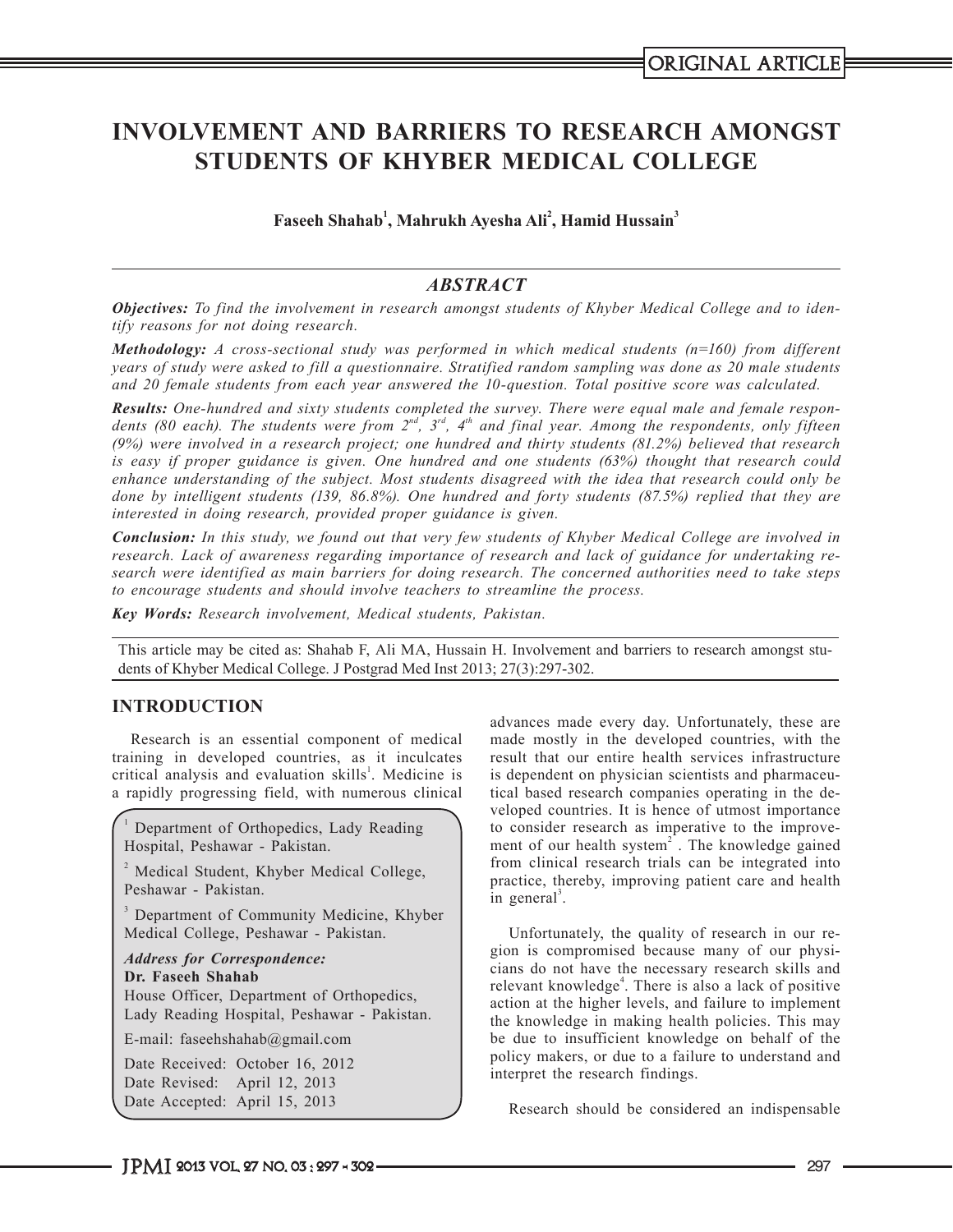component of undergraduate training, as it helps students to develop a positive attitude towards scientific research later in their careers<sup>5</sup>. It is also necessary for acquiring the necessary logical reasoning and interpretational skills, which are of vital importance for the modern clinician. Undergraduate research helps clinicians in future as they are more likely to undertake more research initiatives and publication compared to their peers<sup>6</sup>.

The role of faculty (mentors) is very important in developing research capacity among medical students<sup>7</sup>. Good mentorship can enhance interest while inadequate mentoring can lead to diminished interest in research<sup>8</sup>. It is also important for mentors to involve students in various stages of research i.e. designing, conducting, literature review to maximize their exposure to research (6)

There is data regarding involvement in research and problems faced by medical students to conduct research in certain parts of Pakistan but very little data from Khyber Pakhtoonkhwa province<sup>9, 10</sup>. The aims of this study were to find the involvement in research and to identify barriers for doing research amongst medical students of a public sector Medical College.

## **METHODOLOGY**

A cross-sectional study was performed from  $15<sup>th</sup>$ April, 2009 to 30<sup>th</sup> April, 2009 in Khyber Medical College, Peshawar which is the leading public sector medical college in the Khyber Pakhtoonkhwa province. It is affiliated with Khyber Medical University. The study was approved by the Institute Review and Ethics Board (IREB) of Khyber Medical College.

A sample size of 160 students was selected for this study. Students from  $2<sup>nd</sup>$  to final year were included in the study (Forty students from each year i.e.  $2^{nd}$ ,  $3^{rd}$ ,  $4^{th}$  and Final). Students from  $2^{nd}$  and 3rd year of study were designated as 'Pre-Clinical Students' while students from  $4<sup>th</sup>$  and final year were designated as 'Clinical Students'. Stratified random sampling technique was used. Students were divided into strata based on the year of study (4 strata) and then on basis of gender (total 8 strata). There was equal representation of both male and female participants (20 each from every year). Students were then randomly selected via a random number on their college roll number list.

The authors developed a self-administered questionnaire in English language which is the medium of instruction in medical school. The questionnaire was designed incorporating parameters after literature review of PubMed database. After consensus of all study investigators, questions relating to our local scenario were also added. Questions concerning the individual's knowledge about ongoing research activities in medical college were included. In all, 10 questions were included in the study questionnaire, which were regarding study participants' knowledge, involvement, barriers and perceptions regarding research.. These were closed ended questions. In addition, there was one open-ended question designed to inquire regarding students' input.

After seeking signed-informed-consent from participants, the questionnaires were distributed and students were asked to return it to class representatives. The questionnaire was anonymous to ensure the confidentiality of the data.

Data was inserted in Microsoft Excel Worksheet. ] Fisher's Exact Test was applied to test the association. Results were recorded as frequencies, means  $\pm$  standard deviations (SD) and p-values. For all purposes, a p-value of  $\leq 0.05$  was considered as the criteria of significance.

## **RESULTS**

In all, 160 eligible study participants were approached; all of whom responded (response rate - 100%). Forty-six (28.7%) students were found to be either currently involved or previously completed a research project. Out of these, only 13 students cited a non-mandatory research initiative. One hundred and fourteen students (71.3%) were never involved in any research.

The main barriers identified by study participants for lack of participation in research activities are as follows; 47% replied that it was due to lack of guidance, 28% replied that it was because of lack of awareness, whereas 25% replied that they were not interested in research work.

Regarding the students' knowledge about ongoing research activities in the institute, 43% (69) replied in negative, 18% (29) replied in affirmative, whereas 39% (62) were unaware of any such activities.

Regarding students perception about faculty's involvement in research, eleven students (6.8%) were of the opinion that the teachers in KMC were very cooperative, sixty-nine students (39.3%) thought that the teaching staff was not interested in such activities, whereas eighty six students (53.7%) had never asked the faculty members for any guidance in this regard. Students from clinical years were of the opinion that their teachers are more encouraging (P-Value: 0.0092)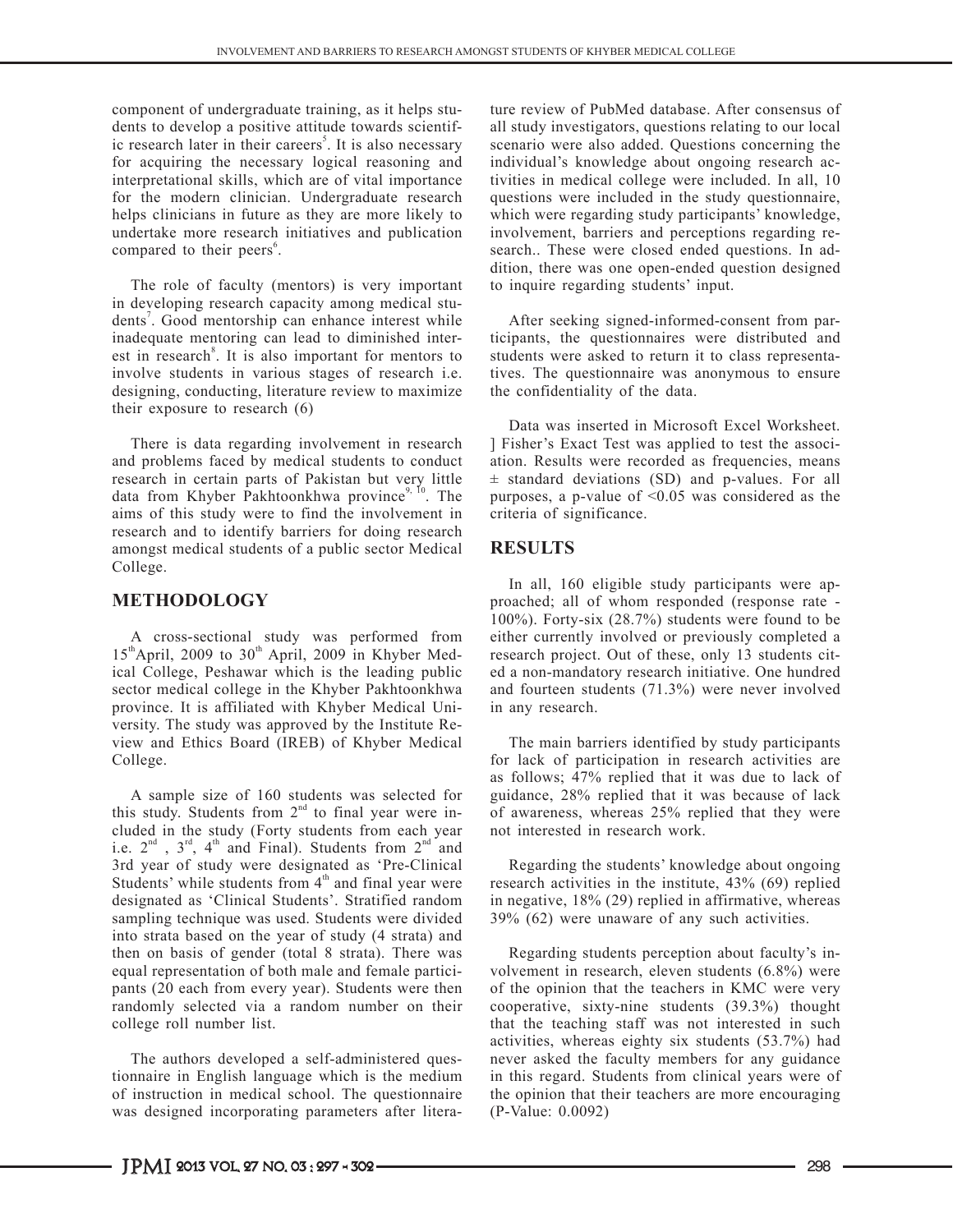Majority of the students (81.25%) were of the opinion that research was easy if proper guidance was given. Distribution with respect to gender and study year  $(2<sup>nd</sup>$  to final year) varied; in general it was seen that the optimistic approach towards research decreased somewhat with seniority, with 67.5% of students of final year believing that research was easy with proper guidance, compared to 85% in 2nd year.

Eighty-six percent students were of the opinion that participation in research has a positive impact, whereas 14% students believed that it has a negative impact on study and time. On average 78.9% students believed that research can enhance understanding of the subject and 29.68% students were of the opinion that research activities can help to make the medical subjects more interesting and palatable; 10.1% students however believed that indulging in research activities was a waste of time and 6.84% students believed that participation in research activities will adversely affect their study, as it will take up their valuable time.

Regarding the importance of research at undergraduate level 74.9% were of the opinion that research was important in order to practically implement the theoretical knowledge, 54.8% believed that participation in research activities at undergraduate level was important to gain first-hand experience of research, 17.3% believed that it would have a good impact on Curriculum Vitae, whereas 11.7% were of the opinion that research was not important at the undergraduate level. 87% (140) students were willing to perform research; while 13% (20) were not interested at all.

On average, 48% (77) students were familiar with the research format; IMRaD, Introduction, Material and Methods, Results, Discussion), whereas 52% (83) were not. It was observed that on average male students were more aware of the format as compared to the female, p-value 0.34. On the other hand, clinical students (year 3, 4, and 5) were more aware of the research format as compared to the preclinical students (year 1, 2), p-value $<0.0001$ 

On average, 71.25% students had never participated or carried out any research work, whereas 19.37% students had been involved in research previously, and 9.4% students were currently involved in research. Male students are more involved in research compared to female students P-Value 0.002; and clinical students are more involved in research compared to pre-Clinical students P-Value 0.008

Table I and II compare the involvement, awareness and interest in doing research amongst male versus female students and clinical versus preclinical students.

|                                   | <b>Male Students</b> | <b>Female Students</b> | p value  |
|-----------------------------------|----------------------|------------------------|----------|
| <b>Involvement in Research</b>    | $32(40\%)$           | $14(17.5\%)$           | 0.0028   |
| <b>Awareness about Research</b>   | 55 (68.75%)          | 19 (23.75%)            | < 0.0001 |
| <b>Interest in doing Research</b> | 67(83.75%)           | 73 (91.25%)            | 0.2315   |

**Table 1: Comparison between male and female students**

**Table 2: Comparison between clinical and pre-clinical students**

|                                   | <b>Clinical Students</b><br>(%) | <b>Pre-Clinical Students</b><br>(%) | p value |
|-----------------------------------|---------------------------------|-------------------------------------|---------|
| <b>Involvement in Research</b>    | $33(41.3\%)$                    | 15(19%)                             | 0.0008  |
| <b>Awareness about Research</b>   | 48 $(60\%)$                     | $26(32.5\%)$                        | 0.0008  |
| <b>Interest in doing Research</b> | 69 (86.25%)                     | 71 (88.75%)                         | 0.2315  |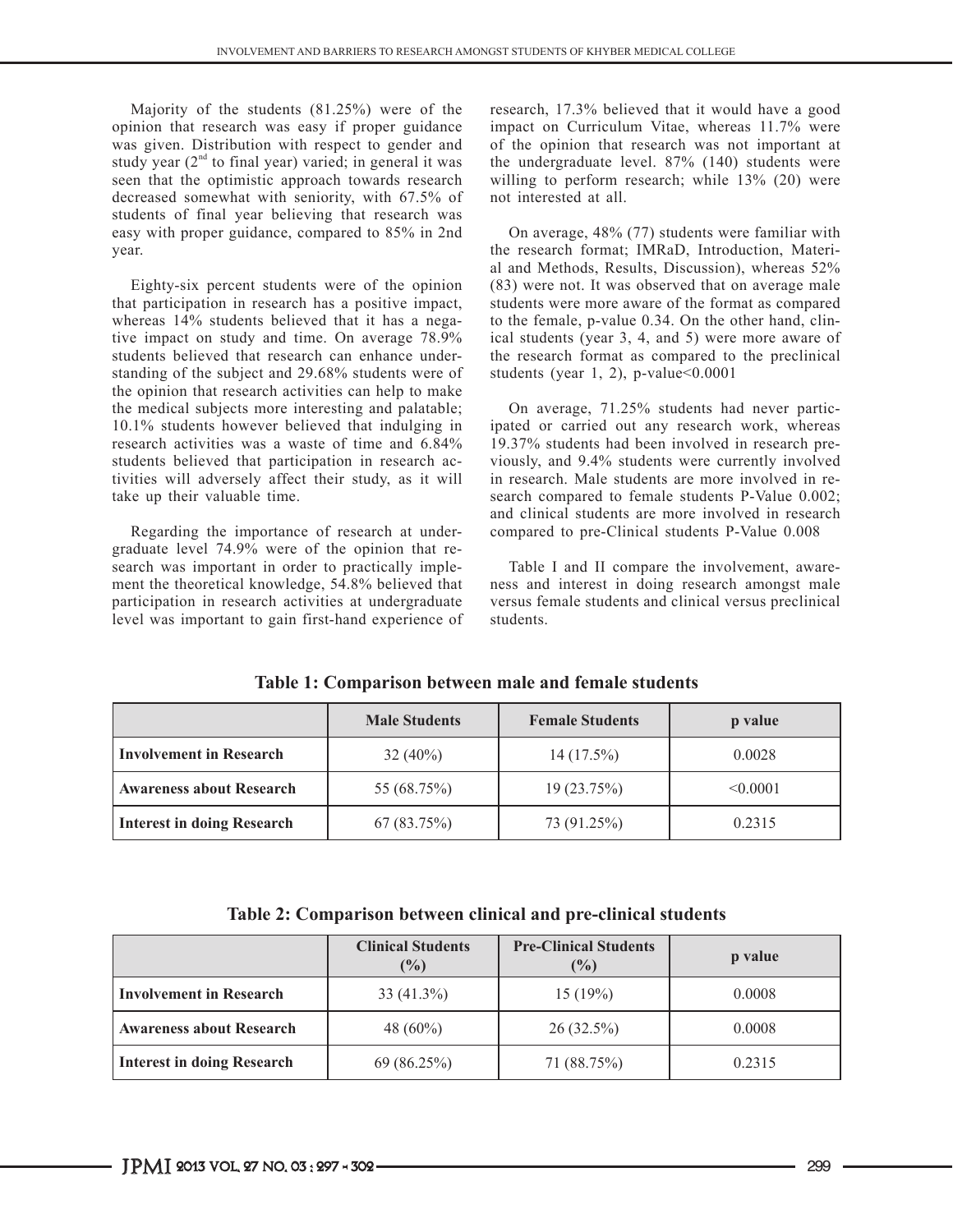#### **DISCUSSION**

Our main study findings showed that very few students in Khyber Medical College were involved in research. Few students considered research unimportant and were not interested. Although majority of students were aware of the positive impact of undergraduate research and were keenly interested in undertaking research initiatives but were hampered due to either lack of awareness or lack of guidance regarding research procedures.

In this study, majority of students considered undergraduate research to be very beneficial. They believed that research could enhance understanding of the subject by making it more interesting and palatable. Houlden et al emphasized the importance of research at undergraduate level by stating that, it instills critical thinking, reasoning skills and develops a positive attitude amongst students towards scientific research from the very beginning of their medical career<sup>1</sup>.

In this study, students considered research to be important at undergraduate level for their future careers. About 55% of respondents answered that it is important to have firsthand experience of research. Involvement in research as a medical student is strongly associated with postgraduate research initiatives, which is of utmost importance in our setup. Reinders et al observed that physicians who were involved in research during their medical school produced four times as many publications as their peers<sup>6</sup>.

Clinician's involvement and interest in research has declined over the past several years<sup>11</sup>. It is thus very important that medical students should be trained and equipped with skills for undertaking research initiatives, as they are more likely to continue and be involved in postgraduate research activities. This is even more important in developing countries, like in South Asia so as to enhance research capacity to efficiently tackle our local health problems<sup>12</sup>. Lloyed et al in his study of 428 graduates from USA noted that 66% of doctors were not participating in research. Amongst those doctors who were participating in research, almost half of them had at least one undergraduate research project<sup>13</sup>.

It was observed in this study that majority of students (80%) considered research to be easy, if proper guidance was given and believed that anyone who is willing can do research. It was also found in this study that less than 5% students were involved in non-mandatory research initiatives. This raises the question that if students know that research is important and it is also simple to do then why majority

of students does not perform research? It has been found by several authors that lack of awareness, guidance, time, interest and financial constraints and lack of infrastructure support are acting as barriers and hampering undergraduate students from performing research  $14, 15, 16$ . In the current study, students who were never involved in any research cited lack of guidance (47%), awareness (28%) and interest (24%) as the main barriers in doing research. Institutional influence and infrastructure for undergraduate research plays a significant role in developing interest and involvement of medical students in research. Ejaz et al in a study of final year students from five public and private medical colleges in Pakistan found institutional research infrastructure and students' future plans to be the driving factors for conducting research<sup>9</sup>.

It was observed in this study that clinical students were more aware of research as compared to pre clinical students (41% vs. 19%). The main reason for involvement in research of clinical year students is mandatory community medicine research projects, which students have to undertake in their  $4<sup>th</sup>$  year. Apart from the mandatory research initiative, less than 5% of students were involved in research. This makes it mandatory to initiate steps to inculcate research skills from the very beginning and encouraging the students to perform independent research under a mentor. If students are unable to perform a research either alone or under supervision, then they should be involved in literature review or encouraged to write case reports, as these can be stepping stones for students to initiate research<sup>17</sup>. Khan et al. in their study found that, initially there was moderate interest shown by medical students towards research, yet after intense training in research methodology; there was significant improvement in knowledge and attitude towards research $^{10}$ .

In this study, it was observed that there was a significant difference in awareness and involvement in research amongst the male and female students. Female students should be properly guided, to compensate for the dearth of female research physicians in this region. Lack of female physicians is an issue even in developed countries like USA. In a survey conducted in USA, male vs. female involvement in clinical research was found to be  $3:1^{10}$ . Bakken et al reported lower self-perceived competency among female researchers compared to male researchers<sup>18</sup>. Khan et al in a study in Karachi, Pakistan did not found gender to be a significant predictor of knowledge about health research $10$ .

Some students perceived undergraduate research to have a negative impact on their studies. Few (10%) considered it to be a waste of time while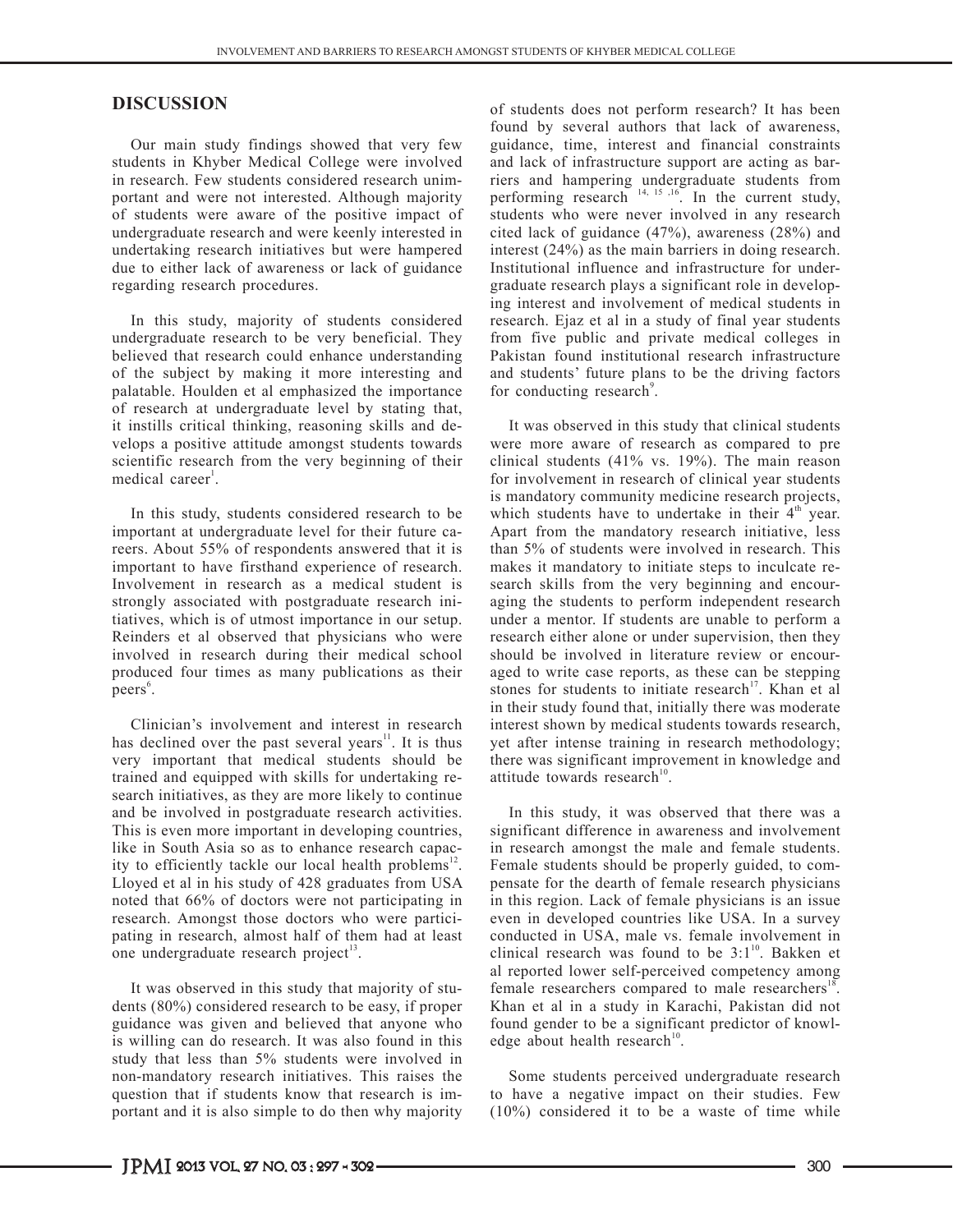others (6%) cited adverse affect on studies as main reasons for not doing research. A study carried out in four medical universities/teaching hospitals in Karachi, Pakistan found that many doctors considered research cumbersome and difficult to conduct; but this opinion was more prevalent among those doctors who were currently not involved in research<sup>19</sup>.

It was of concern to note that only 7% students in this study responded that teachers were encouraging for research initiatives. Although, 53% students responded that they never consulted teachers for help in this regard but it does call for appropriate steps to enhance research capacity amongst faculty members to promote undergraduate research. Mentored-students projects are an effective way of enhancing participation of medical students in research. Group of students choose a research topic and are helped by a faculty member/mentor throughout the duration of project. Such projects yield encouraging results. Devi et al in his survey of a similar program in India reported improved attitudes towards research amongst medical students participating in such programs $^{20}$ .

There were a number of limitations in this study. The study involved a small sample size. First year medical students were not involved in the study. It was a single institution based study and no comparisons were made between students from other public/private medical colleges. A validated questionnaire was not used for this study.

We recommend addressing the gaps and barriers identified by study participants with effective interventions. Inculcating research methodology in curriculum for pre-clinical students should be done. Students should be made aware of importance of research from beginning of their medical careers. Teaching and training in research should be made compulsory during undergraduate as well as post-graduate studies. Giving some protected research time and participation in research methodology workshops and courses should be made readily available for faculty, with provision of statistical assistance. In addition, availability and support of supervisors and mentors should be assured. This work also paves way for further such studies at a larger scale that can look at the quality of research training and output resulting from it.

## **CONCLUSION**

It was concluded that very few students of Khyber Medical College are involved in research. 'Lack of awareness regarding importance and impact of research on future' and lack of guidance for undertaking research were identified as main barriers for

doing research. Adequate steps need to be taken by concerned authorities to encourage students to do research especially by involving the faculty in the process. This not only includes providing guidance regarding the research format and methodology, but also apprising the students of the importance of research at undergraduate level and later in professional life.

### **ACKNOWLEDGEMENT**

The authors would like to thank students of Khyber Medical College, Peshawar who participated in study. Special thanks to Javeria Hyatt, Hamdan Gul, Mohammad Syed, Jawad Mufti, Shehla Jamil, Arham Javed and Arslan Inayat for distribution and collection of questionnaires.

## **REFERENCES**

- 1. Houlden RL, Raja JB, Collier CP, Clark AF, Waugh JM. Medical students' perceptions of an undergraduate research elective. Med Teach 2004;26:659-61.
- 2. Lavis JN, Oxman AD, Moynihan R, Paulsen EJ. Evidence-informed health policy 1 - synthesis of findings from a multi-method study of organizations that support the use of research evidence. Implement Sci 2008;3:53.
- 3. Lewis SJ, Orland BI. The importance and impact of evidence-based medicine. J Manag Care Pharm 2004;10:3-5.
- 4. Hennink M, Stephenson R. Review using research to inform health policy: barriers and strategies in developing countries. J Health Commun 2005;10:163-80.
- 5. Aslam F, Shakir M, Qayyum MA. Why medical students are crucial to the future of research in South Asia. PLoS Med 2005;2:322.
- 6. Reinders JJ, Kropmans TJB, Cohen-Schotanus J. Extra curricular research experience of medical students and their scientific output after graduation. Med Educ 2005;39:237.
- 7. Hendrix D. An analysis of bibliometric indicators, National Institutes of Health funding, and faculty size at Association of American Medical Colleges medical schools, 1997-2007. J Med Libr Assoc 2008;96:324-34.
- 8. Diez C, Arkenau C, Meyer-Wentrup F. The German medical dissertation--time to change? Acad Med 2000;75:861-3.